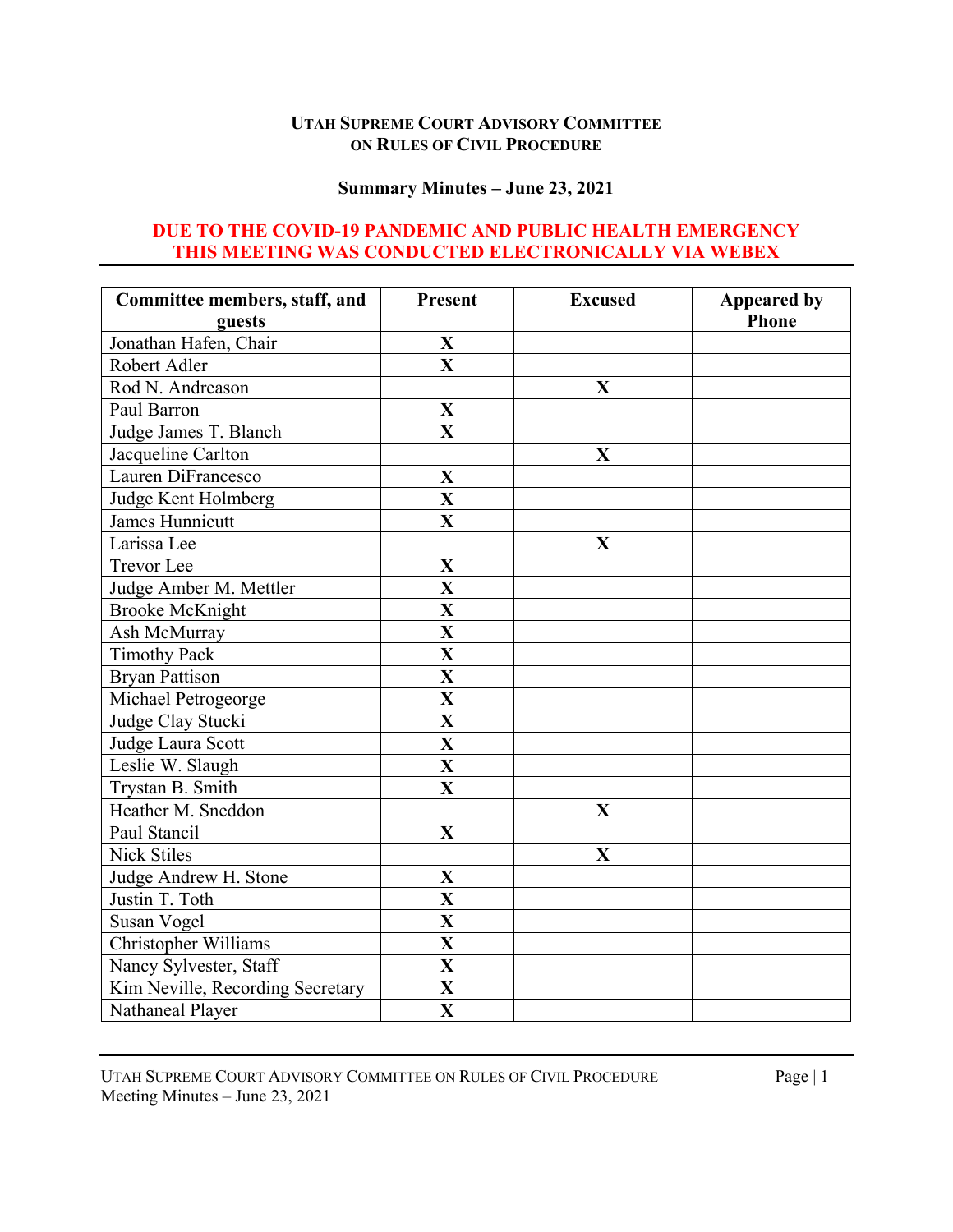#### **(1) APPROVAL OF MINUTES**

Jonathan Hafen asked for approval of the minutes as amended with comments from the minutes sub-committee. Jim Hunnicutt moved to adopt the minutes as amended; Lauren DiFrancesco seconded. The minutes were approved unanimously.

## **(2) RULE 108**

Mr. Hunnicutt discussed the proposed amendment to Rule 108, which would alter the standard of review of a commissioner's findings. After analyzing the issue, the sub-committee believes that the amendment could raise potential Constitutional issues that would weigh against the adoption of the proposed amendment.

Judge Stone suggested the Committee may want to consider a future amendment or additional education to provide guidance to judges and practitioners regarding the subject. Judge Blanch commented that the case law suggests that the appellate courts appear to be reviewing the issue for correctness, and that there is at least some burden of persuasion upon the petitioner to show that the commissioner erred.

Leslie Slaugh expressed support for incorporating a standard of review that requires the moving party to identify their grounds for review. Mr. Slaugh also expressed concern that the commissioners often make a decision based upon proffers or affidavit without hearing any evidence. Susan Vogel expressed concern that it would be burdensome for a self-represented party to demonstrate a legal error. Dean Adler commented that Rule 108(b)(2) of the existing rule already provides that the "objection must identify succinctly and with particularly the findings of fact, the conclusions of law, or the part of the recommendation to which the objection is made…" as well as explain why that decision was incorrect. Dean Adler suggested that the issue could be addressed by allowing other avenues for objection, such as insufficiency of proof.

Ms. Vogel also commented that sub-section (d) appears to be drawing a distinction between evidence and proffers, but does not state why.

After a full discussion, Mr. Hafen inquired as to whether any Committee members would be interested in reviewing the issue further and recommending proposed changes. Mr. Hunnicutt volunteered to work with the family law subcommittee to obtain additional input.

## **(3) RULE 5**

Nathaneal Player spoke regarding the proposed changes to Rule 5, which would require a party to file a motion to be excused from e-mail service. Mr. Player commented that the provision could create a barrier for self-represented parties, who often have difficulty filing or presenting motions.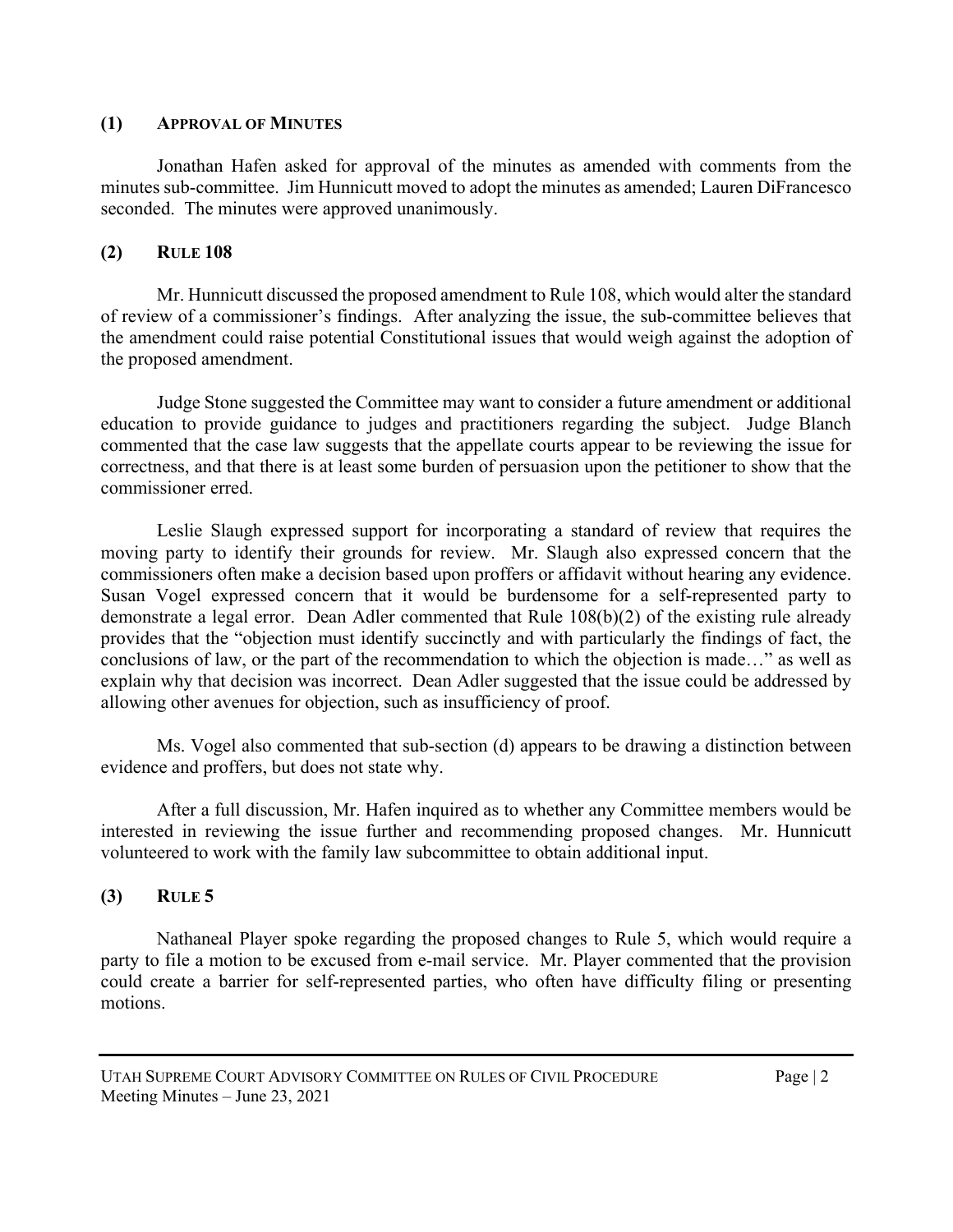Judge Stone commented that litigants could potentially elect traditional mail to slow down the process; that the courts need to have an efficient method to communicate with all parties; and email is typically the best and most reliable default method. Ms. DiFrancesco also noted that the rules now allow for an additional seven days for mailing days, which would cause further delays when traditional mail is required.

Ms. Vogel commented that the change may be difficult for self-represented parties, who often report difficulty receiving notices from the Court. Mr. Player also commented that a large number of people come to the law library specifically to create an account for mycase, which they often have difficulty accessing in the future.

Tim Pack spoke in support of email as a default service mechanism, as it is relatively easy to obtain a free account or to access the internet through public sources, such as a library.

Judge Stone also commented that there are frequently service issues in landlord-tenant and debtor cases, in which default judgments are being entered based upon service to an old mailing address; using email service could potentially mitigate against this. Ms. Vogel suggested that the Court make it easy for parties to opt out of e-mail service, such as by checking a box in a form. Mr. Slaugh commented that any opt out should include a warning to confirm that the party understands that documents will be sent to the address that is listed. Mr. Player indicated that this may be a feasible option.

Additional revisions were made to subsection  $(3)(C)$  to clarify that the party should certify that they do not have access to email. Mr. Hafen suggested that the forms committee prepare / modify an opt-out form so that it can be submitted with the proposed amendment to the Supreme Court.

Ms. DiFrancesco pointed out that the current language does not provide direction for the party who is serving in compliance with the rules. Additional revisions were made to subsection (3)(C) to address this issue.

After a full discussion, Mr. Hafen called for the motion. Justin Toth moved to send the proposed amendment with an accompanying opt-out form to the Supreme Court; Ms. DiFrancesco seconded. The motion passed unanimously.

# **(4) RULE 6.1**

Ms. Sylvester presented the proposed amendments to Rule 6.1, which address the use of expedited procedures. This proposal emerged as a result of legislative discussion. The purpose of the rule is to allow for a standing procedure that would alleviate the need for additional legislative regulation.